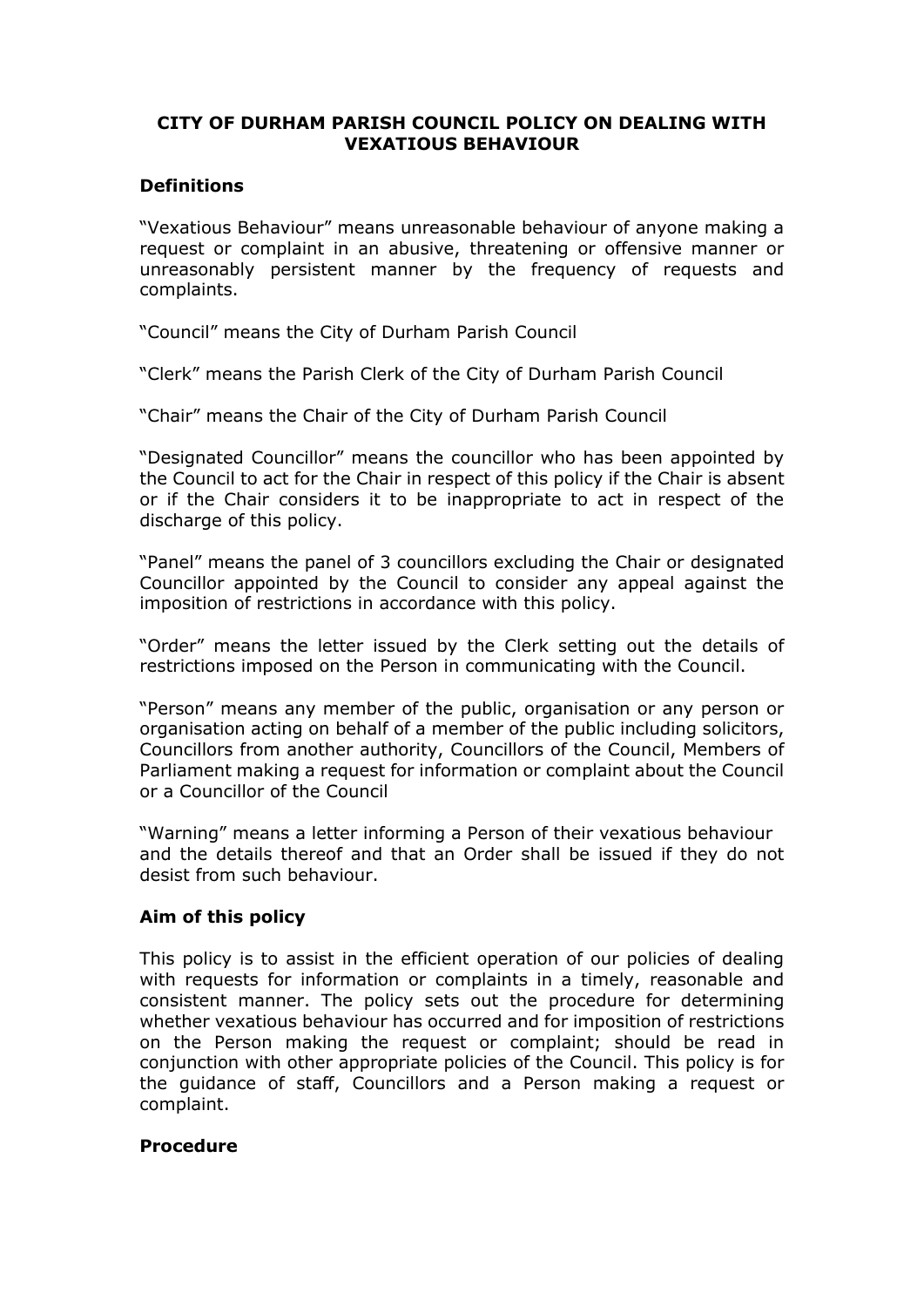Prior to issue of warnings or restrictions, the Clerk shall ascertain that the request or complaint has been dealt with or is being dealt with in accordance with the appropriate policy unless the vexatious behaviour is hindering or preventing the use of the appropriate policies

If the Clerk considers that vexatious behaviour has occurred, and after consultation with the Chair or designated Councillor, shall issue in writing a Warning letter to the person making the request or complaint.

If the vexatious behaviour continues, the Clerk, after consultation with the Chair or designated Councillor, shall issue in writing an Order and the period for which such Order shall apply. The period shall be reviewed every 3 months by the Clerk and Mayor and may be reduced, left unaltered or extended.

If the vexatious behaviour continues the period of the Order or the terms or both may be amended in writing by the Clerk after consultation with the Chair or designated Councillor.

If the Person considers the Order to be unreasonable a written appeal setting out the grounds for the appeal may be submitted to the Panel. The Panel may permit the Person to speak to the Panel prior to them making a decision. Their decision which shall be communicated in writing by the Clerk to the Person shall be final.

If the Person who has received an Order submits a new communication by letter unrelated to the previous request or complaint, the Clerk after consultation with the Chair or designated Councillor may agree to deal with the new communication in accordance with the appropriate policies of the Council.

#### **Records**

When an Order or amendment thereto is issued, the Clerk shall report to the Council that such an action has been taken as soon as practicable. If the Council wish to be informed as to the detail of the Order, the information shall be reported in closed session to the Council.

The Clerk shall maintain in a suitable format detail of Warning and Order letters and submit a summary report to the annual meeting of the Council.

## **Guidance note for the Policy on dealing with vexatious behaviour**

1. Great care should be taken before implementation of this policy to make sure that the action is appropriate and proportionate to the vexatious behaviour as defined in the Policy and not merely annoying behaviour.

2. Examples are given below of vexatious behaviour which may occur solely or with other examples. These examples are not to be considered as exclusive.